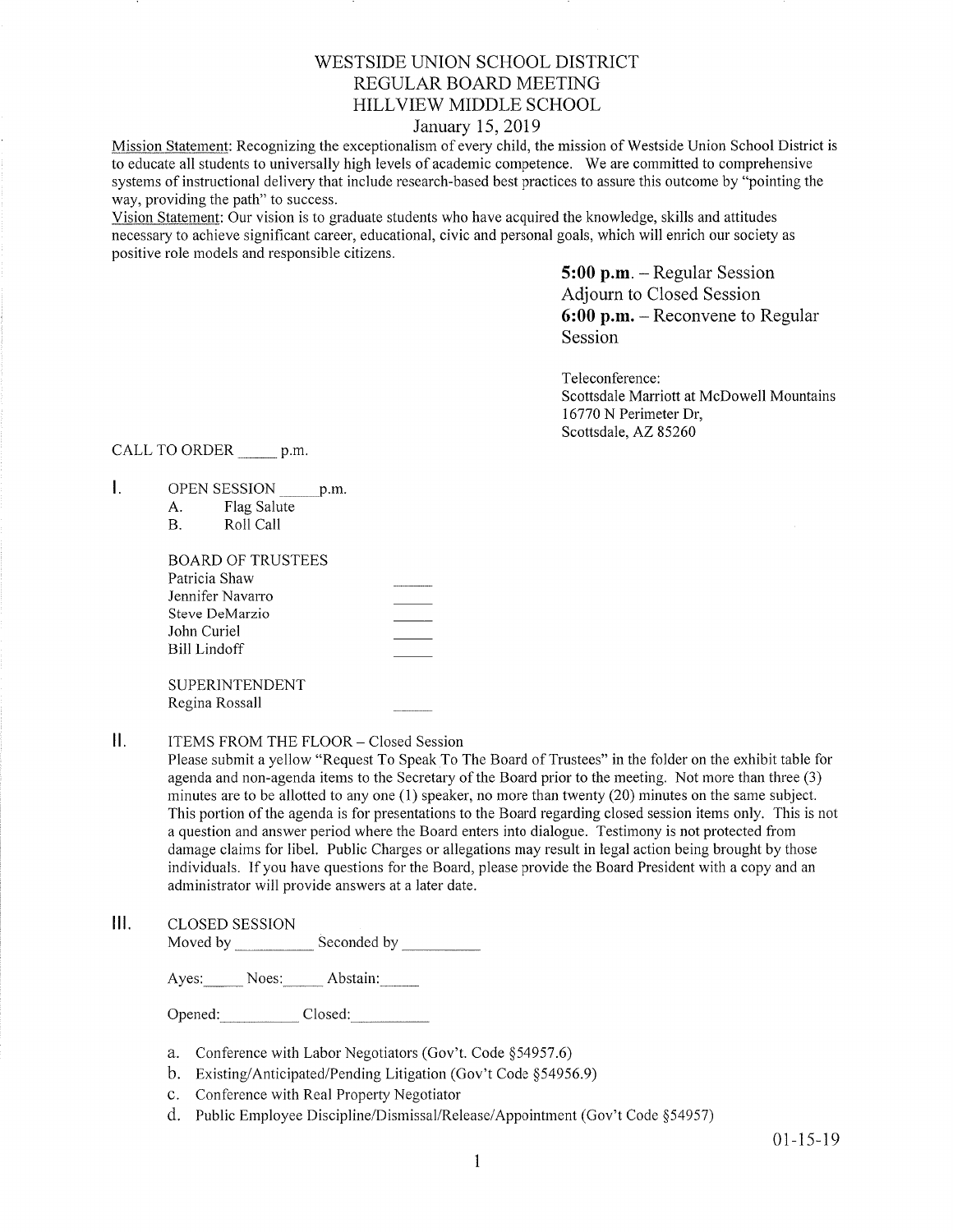- e. Pupil Personnel (Ed Code 35146 and 48918) I Case
- IV RECONVENE TO OPEN SESSION at p.m.
- V. REPORT OF CLOSED SESSION ACTION

#### VI PRESENTATIONS

- A. Sundown Site and Employee Recognition B. 2017-18 Audit Report C. CSBA Workshop Review
- 
- 
- VII. HEARING SESSION/STAFF REPORTS
	- A. Board Comments
	- **B.** Staff Reports
		- 1. Assistant Superintendent Administrative Services
		- 2. Assistant Superintendent Educational Services
		- 3. Deputy Superintendent
		- 4. Superintendent

## Vlll. PERSoNALAPPEARANCES

- A. Westside Union Teachers Association Representatives
- 
- 
- B. California School Employees Association Representatives<br>C. Parent Teacher Association Representatives<br>D. West Antelope Valley Educational Foundation Representatives

#### IX ITEMS FROM THE FLOOR

Please submit a yellow "Request To Speak To The Board of Trustees" in the folder on the exhibit table for agenda and non-agenda items to the Secretary of the Board prior to the meeting. Not more than three (3) minutes are to be allotted to any one (1) speaker, no more than twenty (20) minutes on the same subject. This is not a question and answer period where the Board enters into dialogue. Testimony is not protected from damage claims for libel. Public Charges or allegations may result in legal action being brought by those individuals. If you have questions for the Board, please provide the Board President with a copy and an administrator will provide answers at a later date.

#### X. PUBLIC HEARING None

#### XI BUSINESS SESSION

A. Organizational/Governance 1. Agenda

Moved by \_\_\_\_\_\_\_\_\_\_\_\_\_ Seconded by

To approve the Agenda of the Regular Meeting of January 15,2019

Ayes: Noes: Abstain:

Actions proposed for the Consent Calendar, are items with adopted policies and approved practices of the District and are deemed routine in nature. They will be acted upon in one motion, without discussions, unless members of the Board request an item's removal. The item will then be removed from the motion to approve and after the approval of the consent agenda the item(s) will be heard.

Goal #

Items 2a -2h

Item I

 $01 - 15 - 19$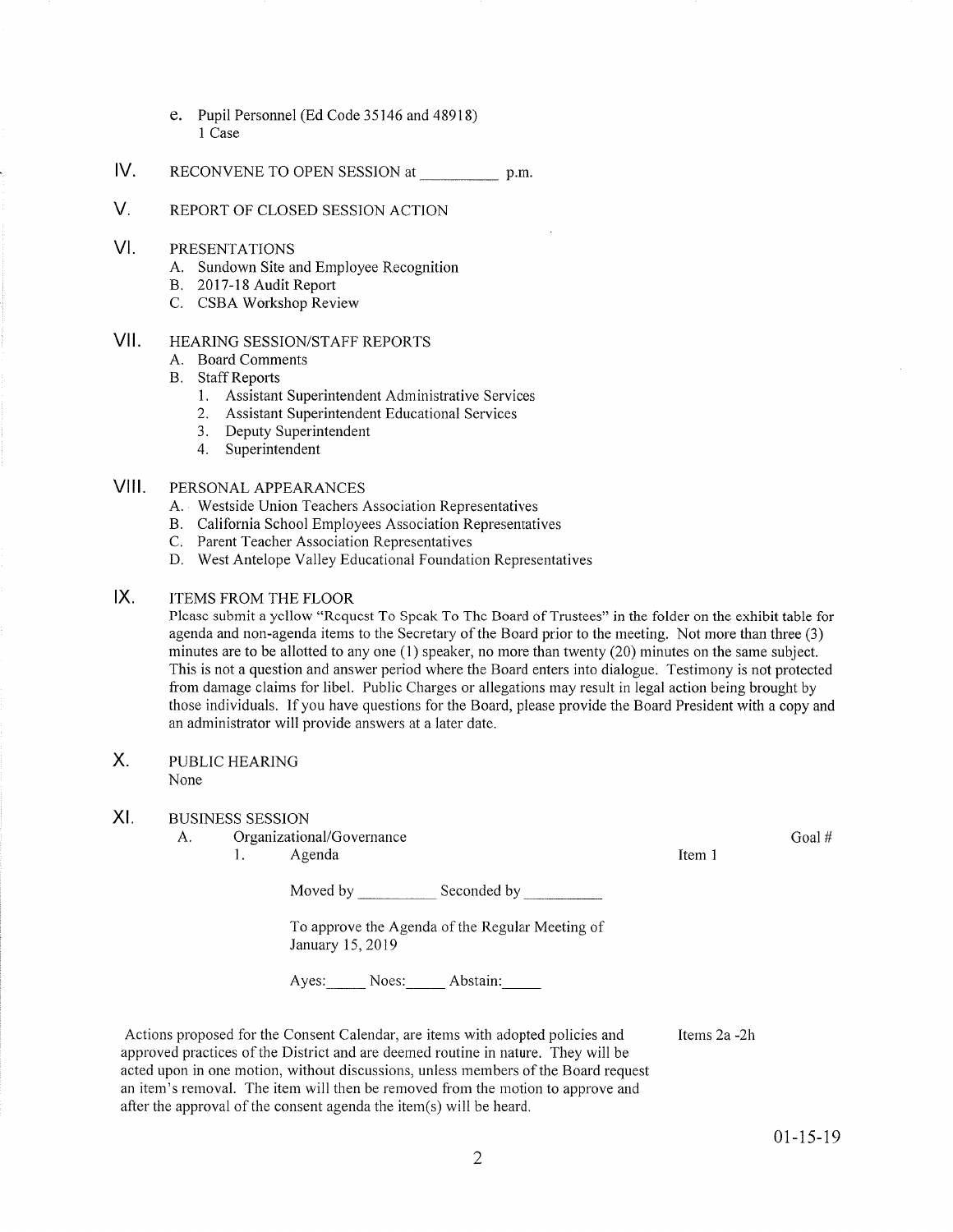|           | Consent                                                                                            |                   |  |  |  |  |  |
|-----------|----------------------------------------------------------------------------------------------------|-------------------|--|--|--|--|--|
| 2.        | Minutes of the Regular Meeting on December 11,<br>a.                                               |                   |  |  |  |  |  |
|           | 2018                                                                                               |                   |  |  |  |  |  |
|           | Williams Uniform Complaint Quarterly Report<br>b.                                                  |                   |  |  |  |  |  |
|           | Fundraising Authorizations<br>c.                                                                   |                   |  |  |  |  |  |
|           | d.<br>Personnel Report<br>Purchase Orders<br>e.                                                    |                   |  |  |  |  |  |
|           | f.<br>Consultant/Contract Schedule                                                                 |                   |  |  |  |  |  |
|           | Conference/Workshop Schedule<br>g.                                                                 |                   |  |  |  |  |  |
|           | h.<br>Overnight Field Trip                                                                         |                   |  |  |  |  |  |
|           | Moved by Seconded by Seconded by                                                                   |                   |  |  |  |  |  |
|           | Approval of the Consent Items as presented                                                         |                   |  |  |  |  |  |
|           | Ayes: Noes: Abstain:                                                                               |                   |  |  |  |  |  |
| 3.        | Discussion Item                                                                                    | Item <sub>3</sub> |  |  |  |  |  |
|           | <b>Board Governance</b><br>٠                                                                       |                   |  |  |  |  |  |
|           | Protocol for Trustee Site Visits and Attending Site<br>Meetings                                    |                   |  |  |  |  |  |
| Personnel |                                                                                                    |                   |  |  |  |  |  |
| 4.        | Change of WAVE Liability Insurance from Nonprofits                                                 | Item 4            |  |  |  |  |  |
|           | Insurance Alliance Group to SISC-Self Insured Schools of<br>California (Property & Liability)      |                   |  |  |  |  |  |
|           | Moved by Seconded by Seconded by                                                                   |                   |  |  |  |  |  |
|           | Approval of the Change of WAVE Liability Insurance.                                                |                   |  |  |  |  |  |
|           | Ayes: Noes: Abstain:                                                                               |                   |  |  |  |  |  |
| 5.        | Memorandums of Understanding between Westside Union                                                | Item 5            |  |  |  |  |  |
|           | School District and Westside Union Teachers Association                                            |                   |  |  |  |  |  |
|           | (WUTA):                                                                                            |                   |  |  |  |  |  |
|           | 19-09 – Article 6 – Work Year<br>٠<br>19-10 - Assembly Bill 2012 and Education Code                |                   |  |  |  |  |  |
|           | 44977.5 regarding Leaves                                                                           |                   |  |  |  |  |  |
|           |                                                                                                    |                   |  |  |  |  |  |
|           | Approval of the Memorandums of Understanding 19-09                                                 |                   |  |  |  |  |  |
|           | and 19-10 between Westside Union School District and<br><b>Westside Union Teachers Association</b> |                   |  |  |  |  |  |
|           | Ayes: Noes: Abstain:                                                                               |                   |  |  |  |  |  |
| 6.        | Provisional Intern Permit (PIP)                                                                    | Item 6            |  |  |  |  |  |
|           | Moved by <b>Moved</b> by<br>Seconded by                                                            |                   |  |  |  |  |  |
|           |                                                                                                    |                   |  |  |  |  |  |

 $\cdot$ 

 $\tilde{\boldsymbol{\theta}}$ 

 $\hat{\mathcal{A}}$ 

 $\frac{1}{\sqrt{2}}\left( \frac{1}{\sqrt{2}}\right) \left( \frac{1}{\sqrt{2}}\right) \left( \frac{1}{\sqrt{2}}\right) \left( \frac{1}{\sqrt{2}}\right) \left( \frac{1}{\sqrt{2}}\right) \left( \frac{1}{\sqrt{2}}\right) \left( \frac{1}{\sqrt{2}}\right) \left( \frac{1}{\sqrt{2}}\right) \left( \frac{1}{\sqrt{2}}\right) \left( \frac{1}{\sqrt{2}}\right) \left( \frac{1}{\sqrt{2}}\right) \left( \frac{1}{\sqrt{2}}\right) \left( \frac{1}{\sqrt{2}}\right) \left$ 

B.

- 11

 $\sim$ 

Ĵ.

Goal #

 $\sim$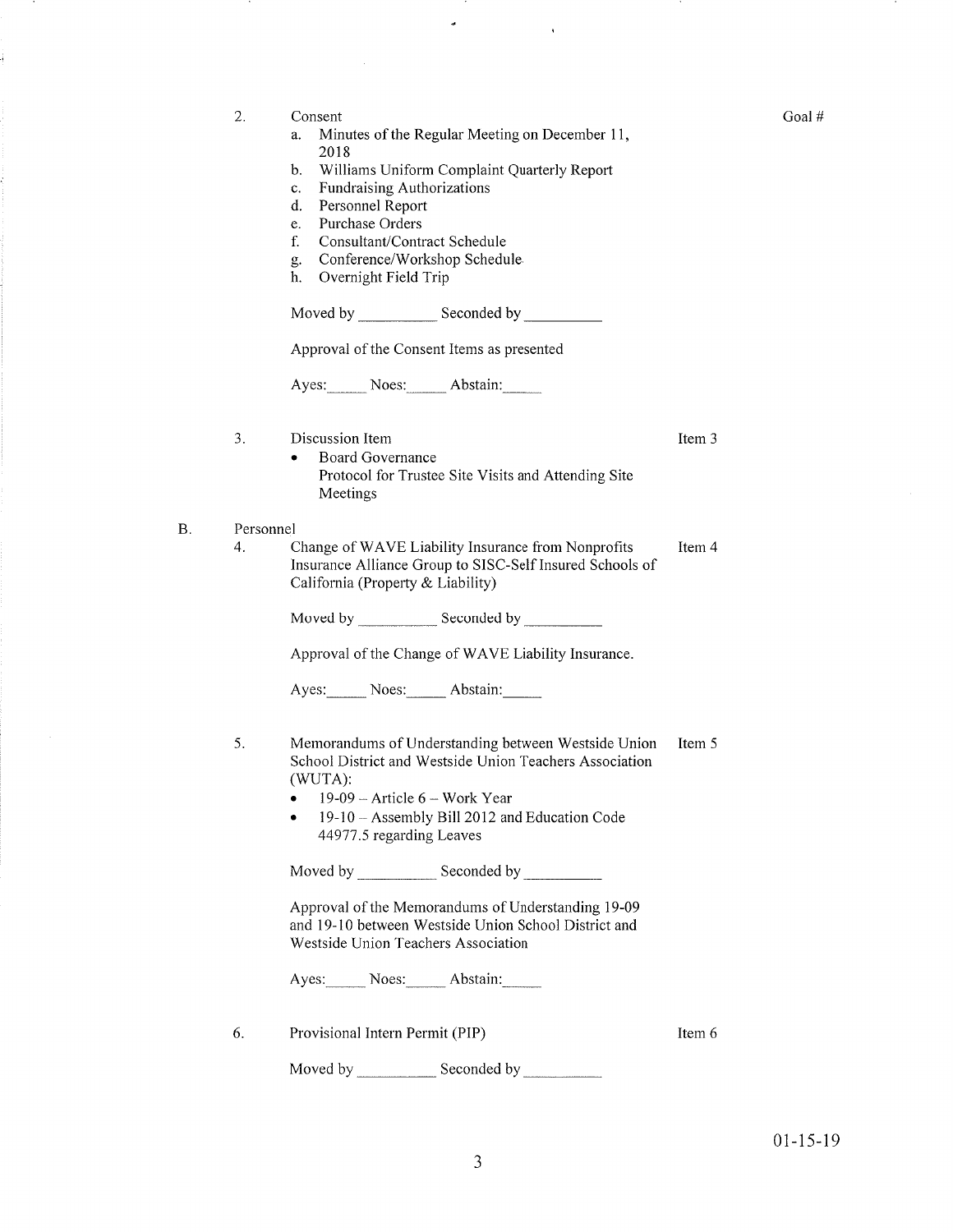|       | Approval of the Provisional Intern Permit (PIP)                                                                                                                                                                                        |    |                          |                     |                                                                                                                                                                                                                      |        |  |  |
|-------|----------------------------------------------------------------------------------------------------------------------------------------------------------------------------------------------------------------------------------------|----|--------------------------|---------------------|----------------------------------------------------------------------------------------------------------------------------------------------------------------------------------------------------------------------|--------|--|--|
|       |                                                                                                                                                                                                                                        |    |                          |                     | Ayes: Noes: Abstain:                                                                                                                                                                                                 |        |  |  |
|       | C.                                                                                                                                                                                                                                     | 7. | <b>Business Services</b> | Oversight Committee | Resolution 19-07, Termination of the Citizens' Bond                                                                                                                                                                  | Item 7 |  |  |
|       |                                                                                                                                                                                                                                        |    |                          |                     |                                                                                                                                                                                                                      |        |  |  |
|       |                                                                                                                                                                                                                                        |    |                          |                     | Approval of Resolution 19-07, Termination of the<br>Citizens' Bond Oversight Committee                                                                                                                               |        |  |  |
|       |                                                                                                                                                                                                                                        |    |                          |                     | Ayes: Noes: Abstain:                                                                                                                                                                                                 |        |  |  |
|       |                                                                                                                                                                                                                                        | 8. |                          |                     | Revised Board Policy and Administrative Regulation<br>AR3350, Travel/Conference Expenses<br>BP 3514.1, Hazardous Substances                                                                                          | Item 8 |  |  |
|       |                                                                                                                                                                                                                                        |    |                          |                     |                                                                                                                                                                                                                      |        |  |  |
|       |                                                                                                                                                                                                                                        |    |                          |                     | Approval of the second and final reading of the revised<br>Board Policy and Administrative Regulation                                                                                                                |        |  |  |
|       |                                                                                                                                                                                                                                        |    |                          |                     | Ayes: Noes: Abstain:                                                                                                                                                                                                 |        |  |  |
| XII.  | <b>INFORMATION SESSION</b><br>Items From The Floor - Continued<br>А.<br>Β.<br>Dates to Remember:<br>1. Regular Board Meeting - February 5, 2019<br>Regular Board Meeting - February 19, 2019<br>2.<br>C.<br>Board Comments - Continued |    |                          |                     |                                                                                                                                                                                                                      |        |  |  |
| XIII. | <b>NEW BUSINESS</b><br><b>Future Board Meeting Items</b>                                                                                                                                                                               |    |                          |                     |                                                                                                                                                                                                                      |        |  |  |
| XIV.  | CLOSED SESSION - Continued                                                                                                                                                                                                             |    |                          |                     |                                                                                                                                                                                                                      |        |  |  |
| XV.   | RECONVENE TO OPEN SESSION at p.m.                                                                                                                                                                                                      |    |                          |                     |                                                                                                                                                                                                                      |        |  |  |
| XVI.  | REPORT OF CLOSED SESSION ACTION                                                                                                                                                                                                        |    |                          |                     |                                                                                                                                                                                                                      |        |  |  |
| XVII. | <b>ADJOURNMENT</b><br>There being no further business to come before the Board, the regular meeting of January 15, 2019, is                                                                                                            |    |                          |                     |                                                                                                                                                                                                                      |        |  |  |
|       |                                                                                                                                                                                                                                        |    |                          |                     | In compliance with the Americans with Disabilities Act, if you need special assistance to access the Board<br>room or to otherwise pertiginate at this meeting, including evylliers aide or services, places contact |        |  |  |

XII.

XIII.

XIV.

XVI.

XVII.

meeting room or to otherwise participate at this meeting, including auxiliary aids or services, please contact Tonya Williams at (661) 722-0716. Notification at least 48 hours prior to the meeting will enable the District to make reasonable arrangements to ensure accessibility to the Board meeting room.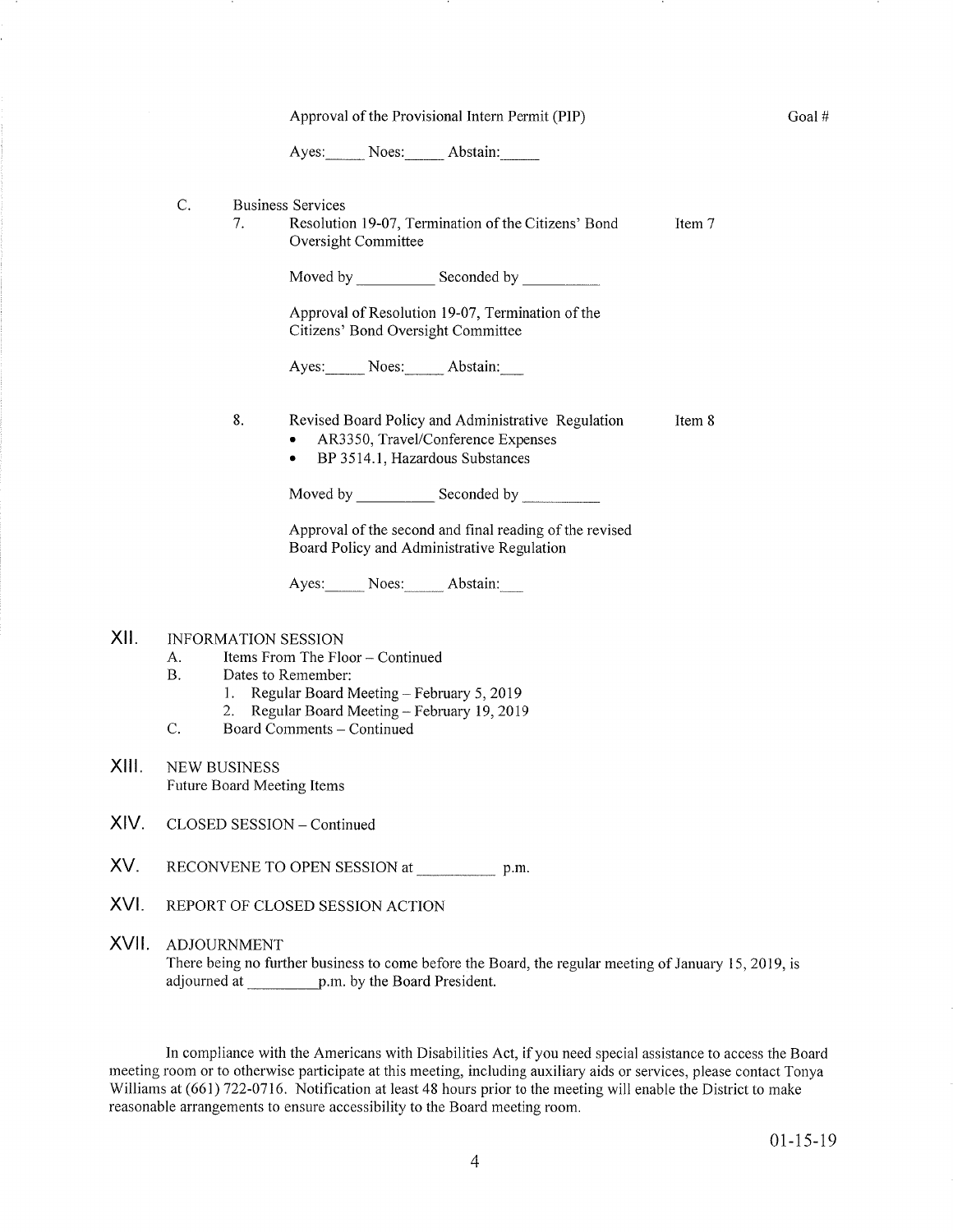Any writings or documents that are public records and are provided to a majority of the governing board regarding an open session item on this agenda will be made available for public inspection on the District Web Site, www.westside.k12.ca.us or in the District Office located at 41914 50<sup>th</sup> St. West, Quartz Hill, CA 93536 during normal business hours (8:00 a.m. – 4:00 p.m.)

 $\sim$ 

 $\overline{\mathscr{S}}$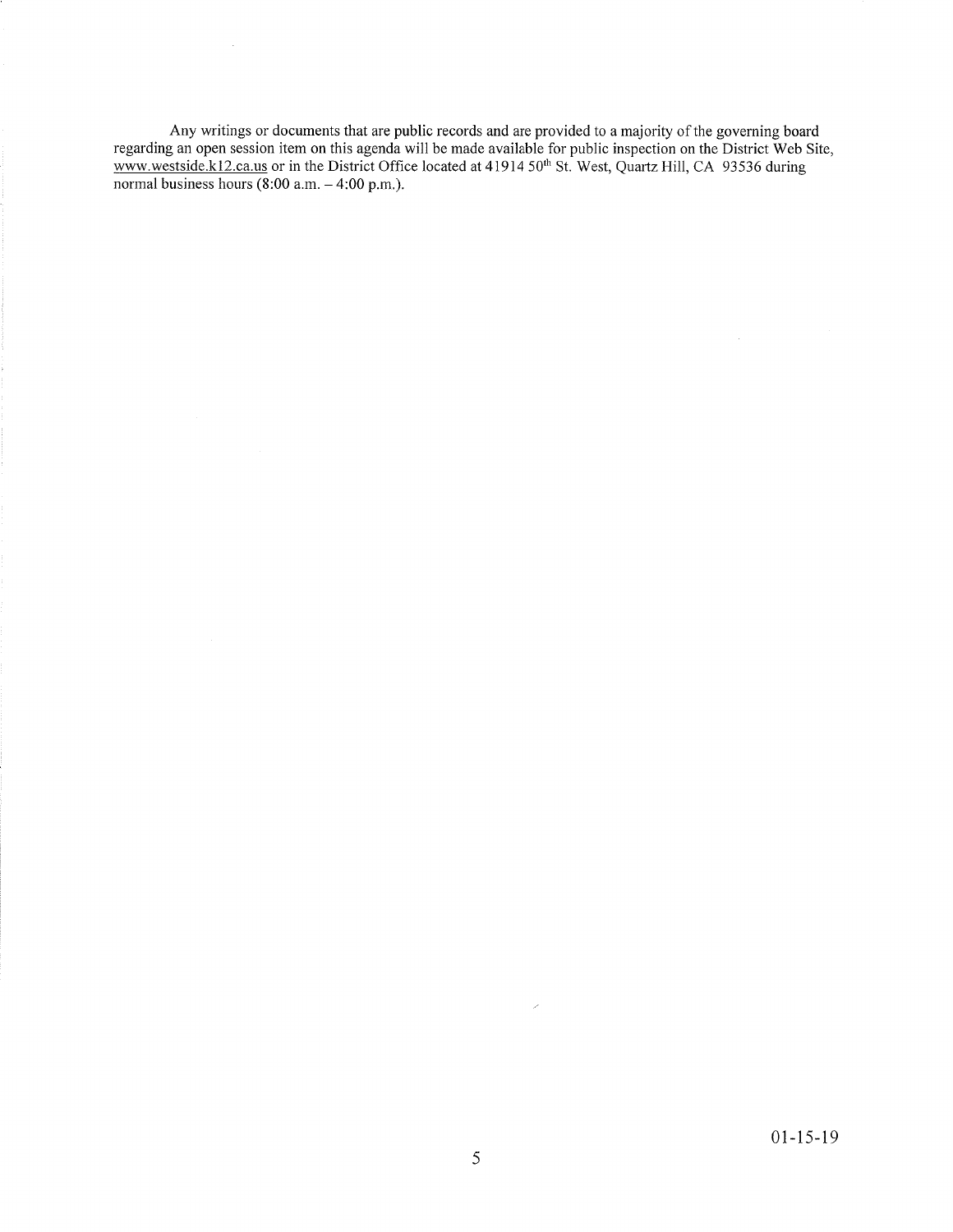# **Core Beliefs and Board Goals** 2018-2019

The District uses data to create a learning-oriented culture for both staff and students which defines success in terms of improvement and progress.

- WE BELIEVE THAT OUR TEACHERS AND STAFF ARE OUR MOST VALUABLE ASSETS 1. A.ND RESOURCES
- 2. WE OPERATE WITH TRANSPARENCY, TRUST AND INTEGRITY, GOVERNING IN A DIGNIFIED, PROFESSIONAL MANNER, TREATING EVERYONE WITH CIVILITY AND **RESPECT**

#### WE ARE ABSOLUTELY COMMITTED TO PROVIDING A SAFE, DISTINGUISHED AND ENGAGING LEARNING ENVIRONMENT THAT ENSURES ALL STUDENTS LEARN TO THEIR HIGHEST POTENTIAL 3.

- $\odot$  A. Build the capacity of board and district staff in developing and monitoring data related to goals and priorities specifically in the area of cultural responsiveness and educational equity
- B. A key concem and priority for this goveming board is improving the accuracy and consistency of grading which should measure what students know, as they play a crucial role in every aspect of students' academic lives and future lives as global citizens. Areas of concern are: i) Grades reflect progressive and mastery of content. 2) They are predictable and understood by parents and third parties. 3) That non-academic factors are graded separately. 4) The system adopted is not overwhelming for teachers. ôp
- C. The district will continue to develop School Safety protocols. èp
	- \* Annual Report by Educational Services

#### WE ARE ABSOLUTELY COMMITTED TO PROVIDING THE NECESSARY FACILITIES TO MEET THE HOUSING AND EDUCATION NEEDS OF OUR CHANGING STUDENT POPULATION AND A VISION THAT PROMOTES AND SUPPORTS THEIR FUTURE 4

èp A. Continue the Cottonwood Elementary School modemization

\* Annual Report by Business Services

#### WE ARE FISCALLY TRUSTWORTHY AND DEDICATED TO RESPONSIBLE FINANCIAL ACCOUNTABILITY 5

#### WE BELIEVE IN AND PROMOTE PARENT AND COMMUNITY INVOLVEMENT IN WESTSIDE UNION SCHOOL DISTRICT 6.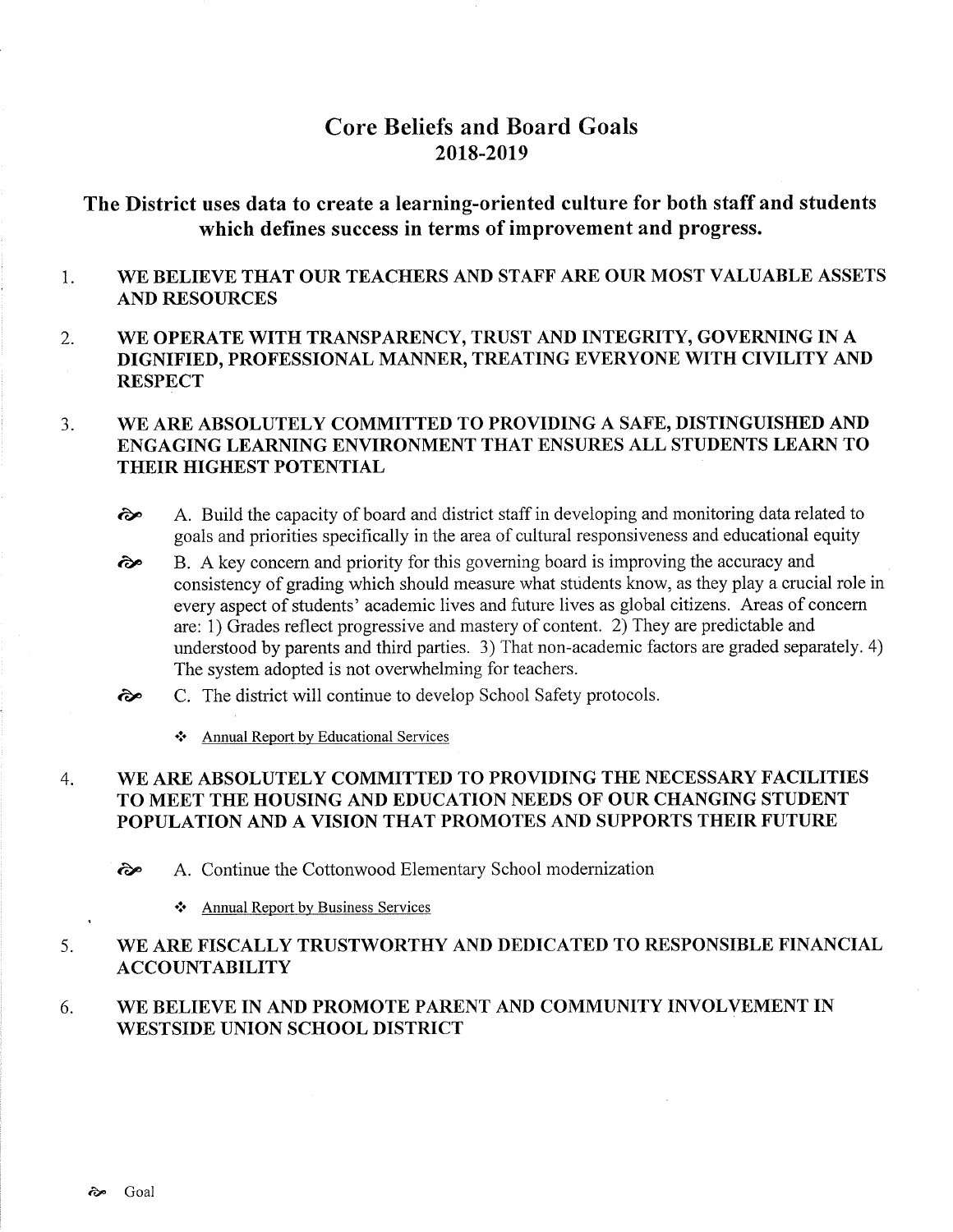## 20L8-20L9 Board Expectations

# The District uses data to create a learning-oriented culture for both staff and students which defines success in terms of improvement and progress.

# 1. WE BELIEVE THAT OUR TEACHERS AND STAFF ARE OUR MOST VALUABLE ASSETS AND RESOURCES

#### EXPECTATIONS:

- a. Provide staff development to enable employees in a job classifications to maintain and improve their skills to meet stated goals of the Board to meet the needs of students. Continuously monitor and re-evaluate formula-driven staflng levels that adequately address student ratios and campus needs for all classifications of employees (classified, ceftificated, confidential, and administration)
- b. Maintain and monitor administrative training programs to enable existing staff to become administrators or to increase the skills of current administrators to assume increasing levels of responsibility in the future as well as immediately assisting with the reduction of attendance issues, traffic safety and student discipline at all school sites. Create programs that enable classified employees who want to become teachers to obtain the necessary information to do so, and work with the CSEA Board to make sure members know about contractual benefits available when taking college classes. As grants become available to help classified employees become teachers, apply for any for which the District is eligible.
- c. Provide ongoing recognition for school achievement, program development, i.e., Califomia Gold Ribbon, Golden Bell, Employee of the Year, and Program Innovation: Joe Walker STEALTH, Gregg Anderson Academy, The IDEA Academy at Cottonwood, Westside Academy and Hillview 6<sup>th</sup> Grade Academy
- d. Continue a long-term plan to provide total compensation for all positions within the district that is competitive with the surrounding Antelope Valley elementary school districts<br>Provide ongoing training to ensure a safe work place for all employees
- 
- e. Provide ongoing training to ensure a safe work place for all employees<br>f. As funds are available revenues will be placed in a separate account to pay for long term post-<br>employment benefits
	- $\approx a$ , d & e Annual Report by Human Resources
	- $\approx$  b & c Annual Report from Superintendent
	- $\sim$  f Annual Report by Business Services

# 2. WE OPERATE WITH TRANSPARENCY, TRUST AND INTEGRITY, GOVERNING IN A DIGNIFIED, PROFESSIONAL MANNER, TREATING EVERYONE WITH CIVILITY AND RESPECT

#### EXPECTATIONS

- a. Continue to improve the knowledge level of trustees through ongoing training, participation in political actions that influence improved funding and legislation for educational programs, and programs of independent study. All Board Members will attend the CSBA Annual Education Conference, with a reporl of sessions attended at a future Board Meeting, and receive a Masters in Governance certification
- The board will initiate the annual process for self-evaluation in June b.
- Annually set objectives to meet the goals of the district in June c.
- Continue to improve working relationship with employee unions to enable communications that enhance the overall well-being of the district including all employees d.
- A public-friendly version of the three major budget reports of the year shall be posted on the website e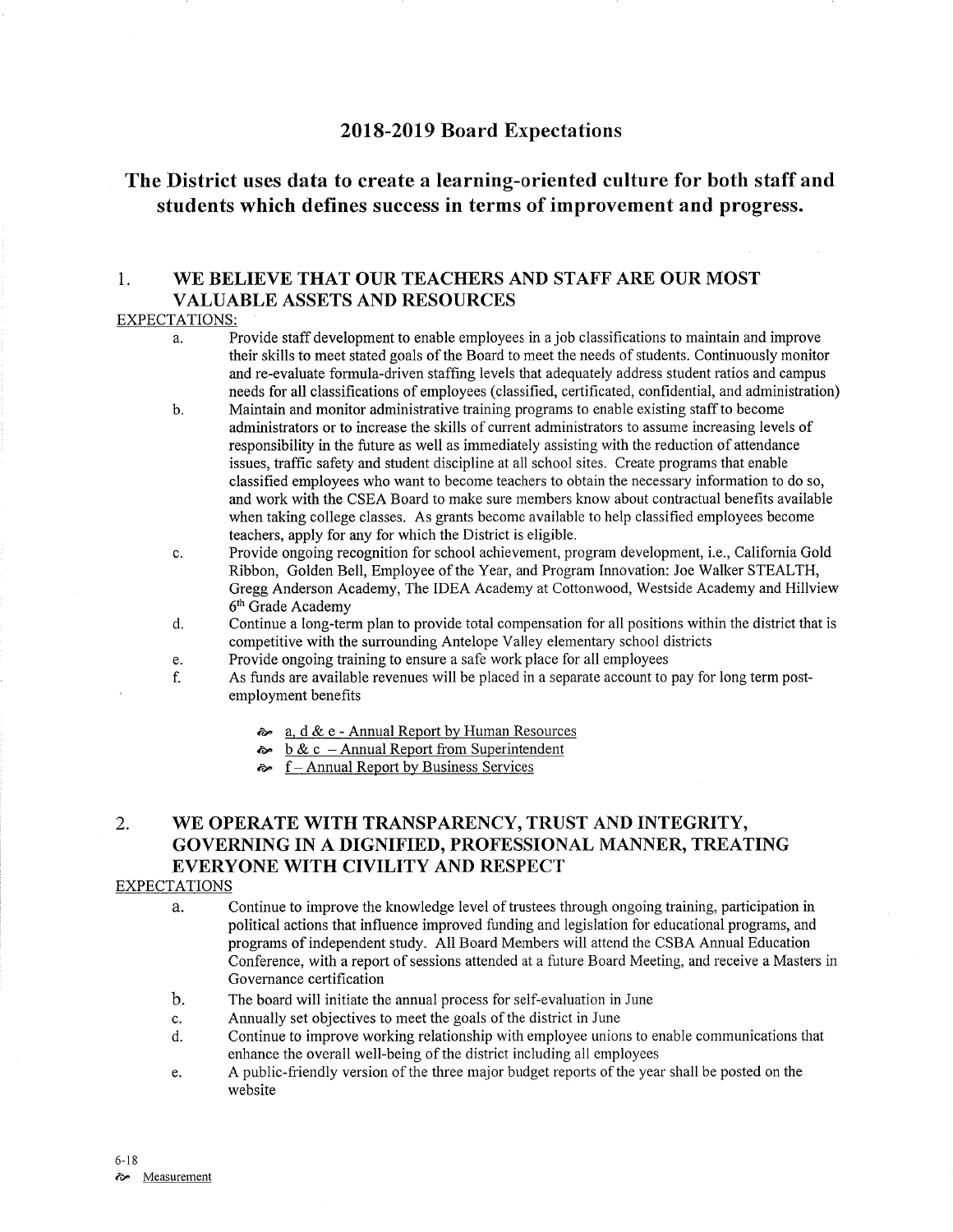# 3. WE ARE ABSOLUTELY COMMITTED TO PROVIDING A SAFE, DISTINGUISHED AND ENGAGING LEARNING ENVIRONMENT THAT ENSURES ALL STUDENTS LEARN TO THEIR HIGHEST POTENTIAL

### EXPECTATIONS:

- a. Staff will monitor comprehensive plans for improving student achievement including the Local Control Accountability Plan (LCAP) and the Comprehensive Safety Plans including the sections
- b. All students will receive rigorous and effective instruction, support and intervention that afford equitable access to a high quality educational experience in an environment that nurtures critical thinking, communication, collaboration, creativity and social responsibility.
- c. Teachers will use research-based best practices to design and deliver instruction, which addresses the knowledge, concepts and skills outlined in the State Standards. Teachers will design lessons that actively engage the minds of all learners with that which is to be learned. Learning objectives that describe what students will be able to do successfully and independently at the end of each lesson will be clearly articulated. Formative assessment will be used to guide and inform instruction. Summative assessment will be used to measure student learning.
- d. Brofessional Development will be aligned to improve student outcomes. Data will be collected to substantiate growth in student achievement.

# 4. WE ARE ABSOLUTELY COMMITTED TO PROVIDING THE NECESSARY FACILITIES TO MEET THE HOUSING AND EDUCATION NEEDS OF OUR CHANGING STUDENT POPULATION AND A VISION THAT PROMOTES AND SUPPORTS THEIR FUTURE

### EXPECTATION

- a. Monitor and maintain high-quality information technology systems throughout the District b. Continue to implement sustainable clean energy programs that promote the long-term well-being
- of both the District's finances and the environment.
- c. Receive annual updates to the District's Facilities Master Plan while exploring and securing options to finance the plan.

 $\approx$  b & c – Annual Report by Business Services

# 5. WE ARE FISCALLY TRUSTWORTHY AND DEDICATED TO RESPONSIBLE FINANCIAL ACCOUNTABILITY

### EXPECTATIONS:

- Continue to decrease encroachment of general funds by Special Education a.
- Continue to update and implement the adopted Technology Plan b.
- Continue to increase operational efficiency c.
- Citizens Oversight Committee will hold required meetings d.
- Set budget priorities based on the goals of the District e.
- Suppott and retain partnerships that have a mutual priority to maximize the available dollars for improving programs for students f.
- Maintain student Average Daily Attendance to exceed 96% percent. oÞ'
- Senior Staff to hold twice-yearly fiscal status updates at employee work locations in order to educate and inform our stakeholders h.
- i. Maintain a financially responsible, positive District budget for the current year and two out years in order to preserve Westside's financial solvency, educational programs and the continued payment of employee salaries.
	- & g Annual ADA Report by Business Services
	- $\approx a, b, c, d, e, f, h \& \text{ i}-Budget \text{ Presentations by Business Services}$